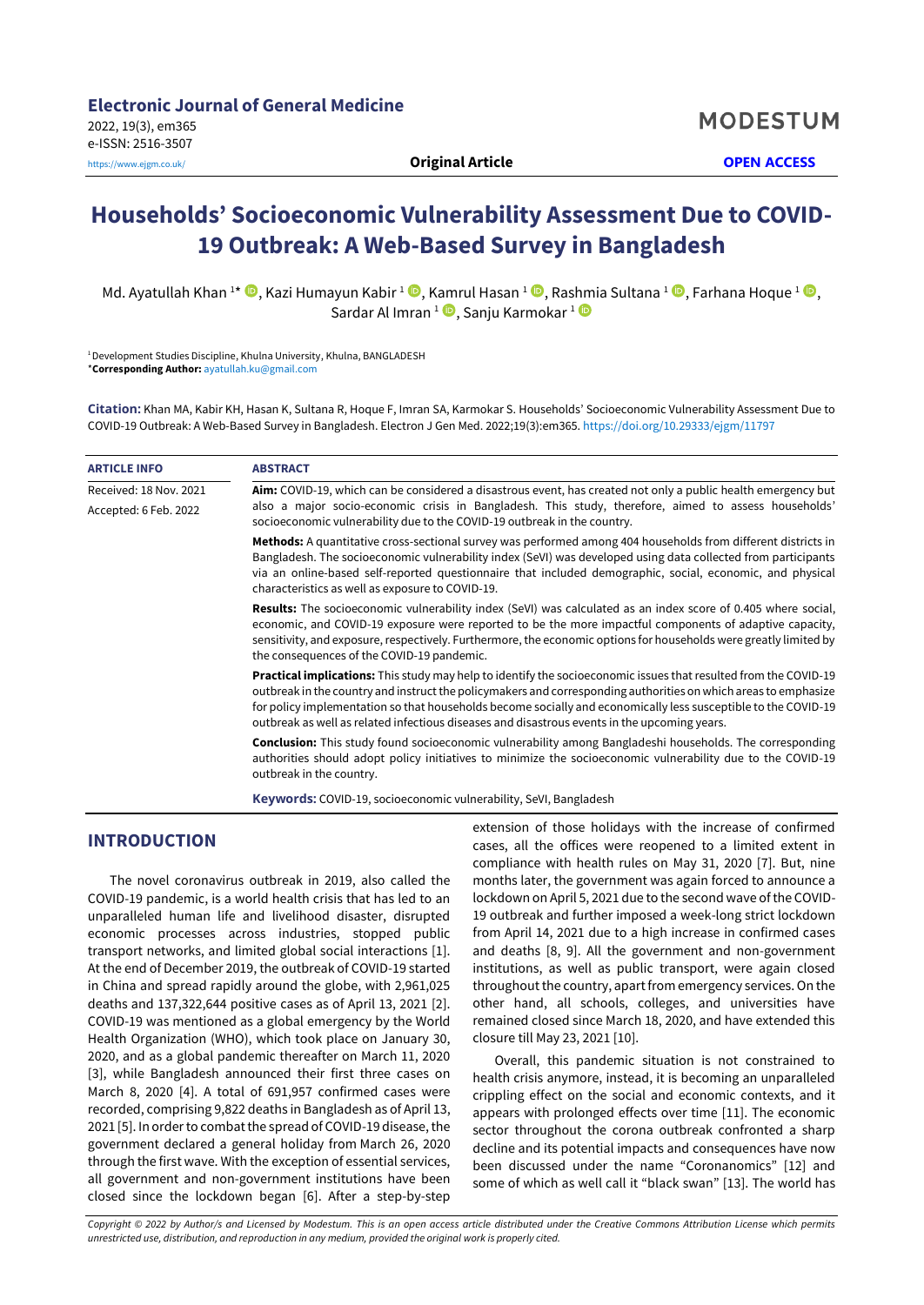been experiencing an emerging "de-globalization" as a result of this pandemic, which has resulted in inter-national lockdown, halting normal product progressions, and unprecedented market and manufacturing breakdowns [14]. Bangladesh is also not exceptional from the world, rather facing this downward situation in various sectors of the country, equivalently [15]. It has already experienced an enormous economic and social instability as a result of the emerging COVID-19 pandemic [16]. For instance, the price rise in regular necessities has been noticed due to limited supplies and business owners and vendors have discontinued functioning because of countrywide lockdown and fear of infection. In addition, due to the loss of employment and wages during this situation, middle-income, lower-income, and dailywage earner households found themselves in a serious financial dilemma. They are dropped into the extremely poor with their last savings consumed [17,18]. Moreover, decrease of export earnings and income from tourism due to the enforced border constraints and extended lockdowns has already been seen as the main contributors to a coming socioeconomic shock, as millions of populations of the country are engaged in these sectors [19]. Furthermore, according to the UN report "World Economic Situation and Prospects 2021", the country is estimated to have decreased its economic growth from 8.4 percent in the 2018-2019 fiscal year to 4.3 percent in the 2019- 2020 fiscal year due to the COVID-19 outbreak [20]. Thus, this indicates that the socioeconomic status of all forms of people has been greatly impacted due to this pandemic. An analysis revealed that the income of households due to COVID-19 outbreak has been decreased by 29 percent and specifically in Dhaka Metro, it has been decreased by 34 percent. Besides the economic impact, they are also adversely impacted on their social networks and physical capital. For example, as result of COVID-19 pandemic, households have lost their remittance support from the earning members and 40 percent of households reported an expansion in food spending [21]. Human Development Research Centre (HDRC) undertook another study to determine both the immediate and long-term socioeconomic effects of the COVID-19 outbreak on urban deprived populations. The findings revealed that 22.7 percent of households' children are not continuing their study since lockdown and only 2 percent have the facilities for televisionbroadcasted academic programmes or virtual classes. Furthermore, 11 percent, 54.9 percent, 81 percent, 69.3 percent, and 85.2 percent of the beneficiary households have lost their asset, jobs (permanently or temporarily), amount of savings, rent payment capacity, and food consumption capacity, respectively [22]. Aggregately, the country is experiencing a severe surge in socioeconomic crisis and a hazardous situation.

Previous research has also demonstrated that the COVID-19 pandemic has triggered a socio-economic crisis in several countries around the world, including Bangladesh. There was a study that investigated regional variations in socioeconomic vulnerabilities connected to the COVID-19 outbreak. The findings revealed that India's COVID-19 risk remained highly variable between states and union territories. The risks associated with COVID-19 in India were driven by the country's inherent demographic, socioeconomic, and health infrastructure features [1]. Another research determined the socioeconomic vulnerability of communities in the state of Ceará, which is the epicenter of the COVID-19 outbreak in the northeastern region of Brazil. The findings demonstrated the consequences of the pandemic in an economic framework

dominated by the service industry, which is characterized by high levels of human contact and social interaction. Ceará is affected by the crisis as a result of a number of demographic, social, and economic factors that are unique to the region [23]. There was additional study on socio-economic vulnerability to COVID-19 in the Greater Kampala Metropolitan Area (GKMA). The most vulnerable parishes (24.5%) are located in metropolitan cities with retail malls, banks, and transportation centers. About half of the parishes in the GKMA were moderately vulnerable (47.3%), with 28.2% being lowly vulnerable [24]. Further research examined the pandemic's socioeconomic effects on households, adults, and children in low-income nations. According to that survey, 256 million people, or 77% of the population, live in homes that have lost income due to the outbreak. Food insecurity and a lack of access to medical and fundamental foods made it difficult to cope with the loss [25]. Similarly, a previous study discovered that many people in a Bangladeshi metropolitan city had lost their jobs, particularly day laborers, maid servants, and private car drivers, among other occupations. Furthermore, financial stress has been exerted on people of all socioeconomic backgrounds [15]. Likewise, a study identified socioeconomic crises like unemployment, deprivation, hunger, and social conflicts among Bangladeshis as a result of COVID-19 [17]. In a recent study, it was shown that the COVID-19 lockdown has caused untold misery and suffering to all, especially those residing in Bangladeshi low-income areas. A lot of people lost employment and enterprises. Many people cannot even manage the minimal amount of food required for a healthy lifestyle due to income reductions. They are forced to liquidate household assets, spend savings, and take out loans that they will struggle to pay back. Domestic violence has escalated due to economic hardship, frustration, and apathy. Many types of health vulnerabilities exist. and many children are dropping out of school [22].

Socioeconomic vulnerability analysis is, therefore, the requisite to take the long-term and suitable response as well as to develop adaptation strategies to COVID-19 outbreakinduced hazardous circumstances around the country. In addition, vulnerability assessment guides us in conceptualizing the distinct spectrum of components that contribute significantly to household adaptive capacities, and it determines the broad scope of initiatives used to extensively accommodate and properly assess interconnectedness between humans and their socio-physical surroundings. Moreover, recognizing a society's socioeconomic vulnerability may help to explain why the effects of a comparable catastrophe may vary from one place to another [26]. Moreover, the socioeconomic vulnerability research has the potential to improve crisis response measures by improving knowledge of catastrophic repercussions at the household level [27,28]. Although there were numerous researches have been conducted in response to COVID-19 pandemic in Bangladesh, most of them were based on mental health issues. A few studies were found on the perspective of socioeconomic issues in Bangladesh [15,17,22]. However, the main point which encouraged the authors to conduct this research that no study was found that assessed socioeconomic vulnerability to COVID-19 outbreak at the household level by using the socioeconomic vulnerability index (SeVI). To fill up this gap, this research was designed with the aim to assess households' socioeconomic vulnerability to COVID-19 outbreak in Bangladesh. This study may help to identify the contributors of socioeconomic issues that derived from the COVID-19 outbreak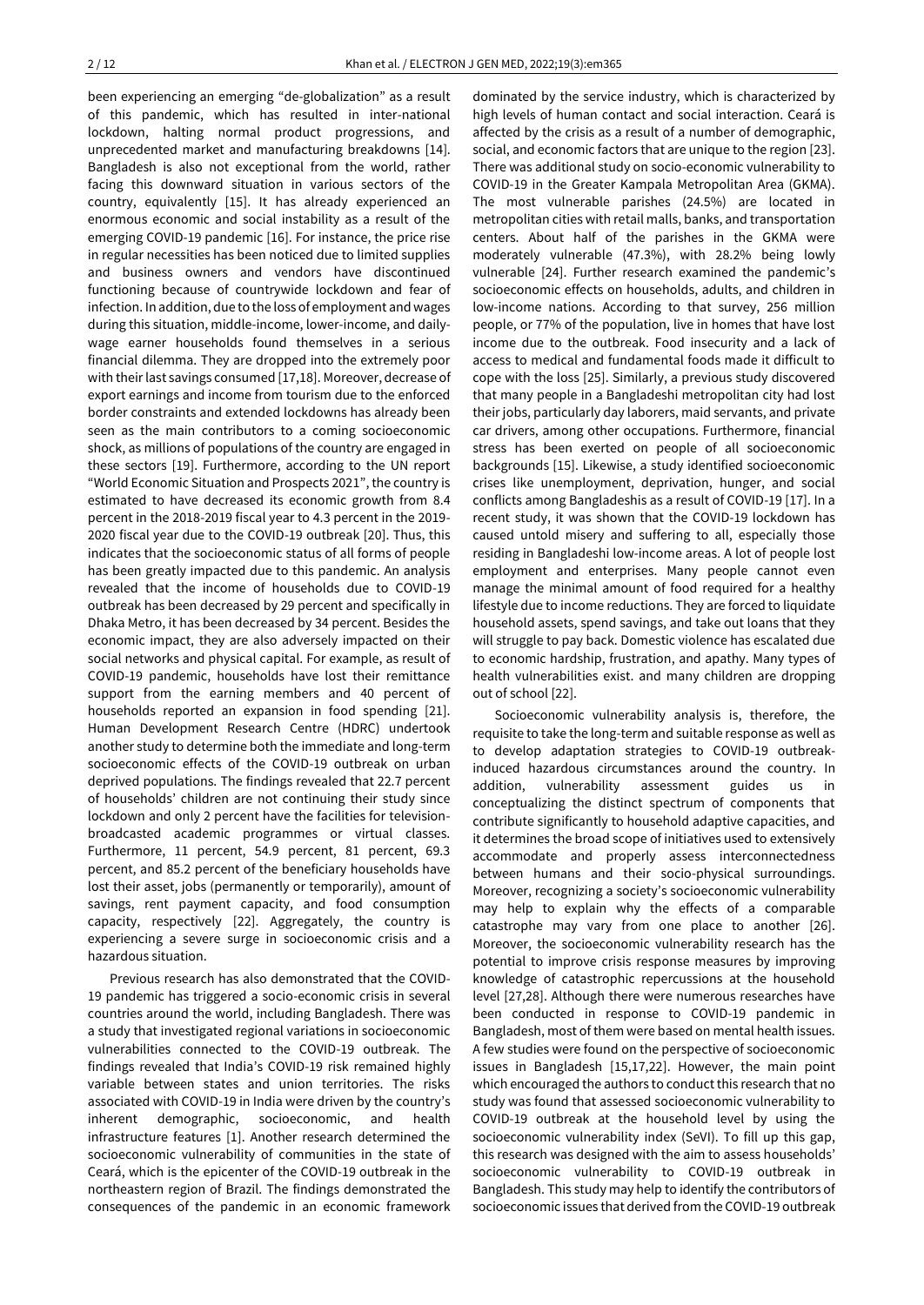in the country and persuade the corresponding authorities in the development of policy measures to tackle this significant crisis.

# **CONCEPTUALIZATION OF VULNERABILITY**

The physical or ethical vulnerability of specific societal groups or communities to possible risks or losses induced by catastrophic occurrences is referred as social and economic vulnerability [29]. Crisis like the COVID-19 pandemic have an impact on global dimensions resulting in physiological, sociopolitical, economic, and social uncertainty [23,30]. Similarly, Bangladesh is experiencing an unparalleled economic and social hardship as a result of the current novel Corona virus outbreak [16,31]. Throughout this pandemic, it is unavoidable that a substantial humanitarian and socioeconomic catastrophe has emerged in the country, resulting in long-term effects with a variety of weaknesses which are probably to produce the harshest outcomes. However, the concept of vulnerability has been taken into account by a number of assessments in the globe [1,23,24,32]. In addition, there are also various techniques for measuring vulnerability that take into account socioeconomic factors for particular hazards [33-35], but this study has employed the dimensions of the intergovernmental panel on climate change (IPCC) framework to measure socioeconomic vulnerability according to the domains of [27]. This assessment has considered the engagement among demographic, social, economic, physical, and exposure to COVID-19 in developing the vulnerability index. Adaptive capacity, sensitivity, and exposure (see **Table 1** for details) are the three dimensions by which vulnerability will be described. Considering COVID-19 outbreak in Bangladesh, the term 'adaptive capacity' here refers to a summation of capacities and social capital among households' in a community or country that can help mitigate the socioeconomic implications of COVID-19 outbreak. At the same time, sensitivity, in this context, focuses on the aspects

underlying economic and physical predisposition to COVID-19 outbreak. Similarly, exposure refers to individuals, residents, or other aspects present in the impact areas, which are thus adversely affected as a result of significant COVID-19 outbreak risks. Finally, vulnerability is the extent to which the socioeconomic system of a household is vulnerable or unable to comply with the consequences of COVID-19 outbreak. We used a range of 0 to 1 for developing the socioeconomic vulnerability index where 0 indicates lower vulnerability and 1 indicates higher vulnerability.

### **METHODS**

#### **Survey Settings and Study Design**

This was an online-based quantitative cross-sectional survey study using primary data. This study utilized primary data because primary data are data collected specifically for a research problem using processes tailored to the specific research problem. Primary data collection adds original insights to the current social knowledge base. Moreover, the broader research community may be able to utilize content generated by different scholars [36]. Data collection was conducted among the households of different districts in Bangladesh. Data was gathered from 10th to 28th June of 2021. The responses were extracted through an online self-reported survey questionnaire (using the google survey tool-Google Forms), employing a convenience sampling technique. Since this study was based on primary data, we used web-based data collection rather than publicly accessible and nationally representative data for this analysis. In addition, this study used a web-based survey methodology because it was challenging to conduct a physical survey during the COVID-19 pandemic. A pretesting survey was conducted prior to the questionnaire design. After that, expert consultations were used to finalize the questionnaire. In order to validate the participants' understanding of the questionnaire items and to

**Table 1.** Major dimensions, components, and survey questions comprising for SeVI

|                      | <b>Dimension Component</b> | <b>Indicator</b>                                                           | <b>Survey question</b>                                                                                                                                                   | Unit                   | <b>Adapted source</b>                               |
|----------------------|----------------------------|----------------------------------------------------------------------------|--------------------------------------------------------------------------------------------------------------------------------------------------------------------------|------------------------|-----------------------------------------------------|
| Adaptive<br>capacity | Demographic                | Standardized mean of household<br>heads age                                | What is the age of your household head?                                                                                                                                  | Years                  | $[22]$                                              |
|                      |                            | Percentage of female-headed<br>households                                  | What is the gender of your household head?                                                                                                                               | $1 = male$<br>0=female | $[22]$                                              |
|                      |                            | Percentage of urban-based<br>households                                    | Place of residence of your family                                                                                                                                        | 1=urban<br>0=rural     | Developed for the purposes<br>of the questionnaire  |
|                      |                            | Standardized mean of number of<br>family members                           | Numbers of your family member                                                                                                                                            | Number                 | $[22]$                                              |
|                      |                            | Percentage of dependent<br>population                                      | Do your family have any person whose age<br>is under 15 and/or over 65 years?                                                                                            | $1 = yes$<br>$0 = no$  | Developed for the purposes<br>of this questionnaire |
|                      | Social                     | Standardized mean of household<br>heads schooling year                     | Years of schooling of your household head                                                                                                                                | Years                  | $[22]$                                              |
|                      |                            | Percentage of households not<br>borrowed money                             | In the past 12 months, did your family<br>borrow money from friends or relatives or<br>neighbors?                                                                        | $1 = yes$<br>$0 = no$  | $[22]$                                              |
|                      |                            | Percentage of households with<br>access to aid-grant                       | In the past 12 months, have you or someone<br>in your family gone to your community<br>leader for help?                                                                  | $1 = yes$<br>$0 = no$  | $[22]$                                              |
|                      |                            | Percentage of households with<br>access to CBOs and local<br>organizations | Do your household have membership in any<br>community-based organizations (CBOs) and<br>local organizations?                                                             | $1 = yes$<br>$0 = no$  | $[22]$                                              |
|                      |                            | Percentage of households with<br>access to community hygiene               | Were there any arrangements for<br>handwashing at a specific place in your area<br>from the government or private or own<br>initiatives due to the coronavirus outbreak? | $1 = yes$<br>$0 = no$  | $[22]$                                              |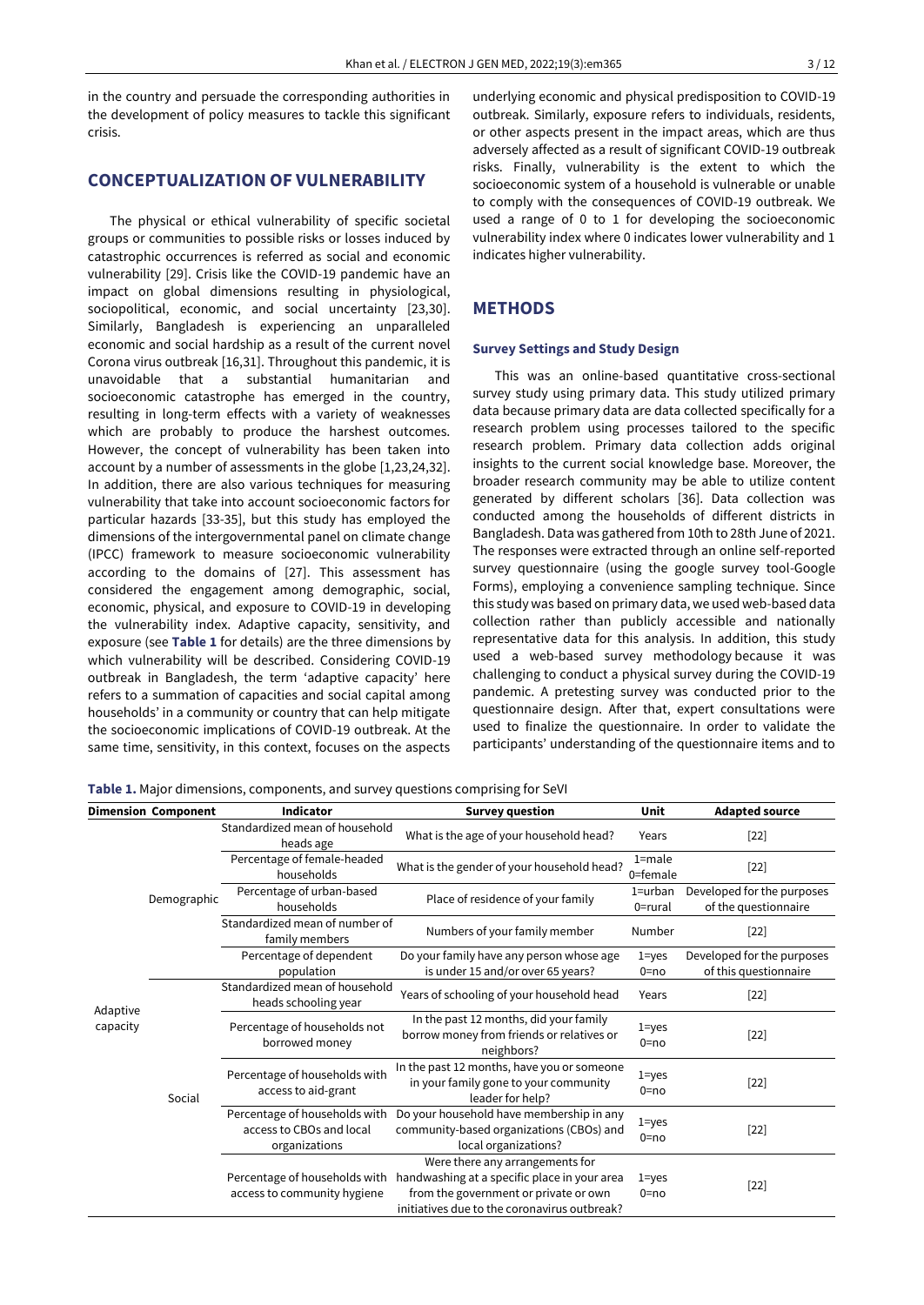| <b>Dimension Component</b> |                         | <b>Indicator</b>              | <b>Survey question</b>                     | Unit      | <b>Adapted source</b>      |  |
|----------------------------|-------------------------|-------------------------------|--------------------------------------------|-----------|----------------------------|--|
|                            |                         | Percentage of households      | Do your household have any government      | $1 = yes$ | Developed for the purposes |  |
|                            |                         | without government employee   | employee?                                  | $0 = no$  | of this questionnaire      |  |
|                            |                         | Standardized mean of          |                                            | Number    |                            |  |
|                            |                         | households' monthly income    | Approximate family income per month        | (BDT)     | $[22]$                     |  |
|                            | Economic                | Percentage of households      | Has your family income lost during past 12 |           | Developed for the purposes |  |
|                            |                         | without stable income         | months?                                    | $0 = no$  | of this questionnaire      |  |
|                            |                         | Percentage of households lost | Has your family lost wealth and/or savings | $1 = yes$ | $[22]$                     |  |
|                            |                         | wealth and savings            | in the last 1 year?                        | $0 = no$  |                            |  |
|                            |                         | Percentage of households with | Do your household have more than one       | $1 = yes$ | Developed for the purposes |  |
|                            |                         | single income person          | earning person?                            | $0 = no$  | of this questionnaire      |  |
|                            |                         | Percentage of households with | Ownership type of the house where your     | 1=owned   | $[22]$                     |  |
| Sensitivity                |                         | rented house                  | family is stayed                           | 0=rented  |                            |  |
|                            |                         | Percentage of households with | Do your family have adequate food the      | $1 = yes$ | $[22]$                     |  |
|                            |                         | food insecurity               | whole year?                                | $0 = no$  |                            |  |
|                            | Physical                | Percentage of households      | Do your family children's have             | $1 = yes$ |                            |  |
|                            |                         | without technological support | technological support for online class?    | $0 = no$  | $[22]$                     |  |
|                            |                         | for children's education      |                                            |           |                            |  |
|                            |                         | Percentage of households with | Is anybody in your family chronically ill  | $1 = yes$ | $[22]$                     |  |
|                            |                         | chronic ill person            | (they get sick very often)?                | $0 = no$  |                            |  |
|                            |                         | Percentage of households      | Do your household generally have access to | $1 = yes$ |                            |  |
|                            |                         | without access to quality     | qualified doctor for treatment?            | $0 = no$  | $[22]$                     |  |
|                            |                         | treatment                     |                                            |           |                            |  |
|                            |                         | Percentage of households      | Do your household have access to safe      | $1 = yes$ | $[22]$                     |  |
|                            |                         | without access to WASH        | water and/or soap?                         | $0 = no$  |                            |  |
|                            | Exposure to<br>COVID-19 | Percentage of households with | Are your family members afraid of COVID-   | $1 = yes$ | Developed for the purposes |  |
|                            |                         | afraid members                | 19?                                        | $0 = no$  | of this questionnaire      |  |
|                            |                         | Percentage of households not  | Do your family members follow the national | $1 = yes$ | $[22]$                     |  |
| Exposure                   |                         | following national guidelines | guidelines related to COVID-19?            | $0 = no$  |                            |  |
|                            |                         | Percentage of households not  | Do your family members well-known about    | $1 = yes$ |                            |  |
|                            |                         | well-known about COVID-19     | COVID-19 symptoms?                         | $0 = no$  | $[22]$                     |  |
|                            |                         | symptoms                      |                                            |           |                            |  |
|                            |                         | Percentage of households      | Have anyone of your family members been    | $1 = yes$ | Developed for the purposes |  |
|                            |                         | reported infected persons     | infected by COVID-19?                      | $0 = no$  | of this questionnaire      |  |
|                            |                         | Percentage of households      | Did anyone of your family members die due  | $1 = yes$ | Developed for the purposes |  |
|                            |                         | reported died persons         | to COVID-19?                               | $0 = no$  | of this questionnaire      |  |

**Table 1 (Continued).** Major dimensions, components, and survey questions comprising for SeVI

BDT: Bangladeshi Taka (Currency); WASH: Water, sanitation, and hygiene

fix the issues in wording, the questionnaire was also tested on a small sample of randomized internet users. The questionnaire was first written in the Bengali language and then converted to English for preparing the study report. The questionnaire was circulated through Facebook, Messenger, LinkedIn, WhatsApp, email, and other networks of the authors. We narrowed our survey to eight divisions of the country in order to prevent the data from being skewed or biased towards a certain region by using stratified sampling. The questionnaire was then circulated by the authors and our known networks, each of whom resided in one of the eight divisions. Each of them was instructed to collect a minimum of 50 responses from their particular division. It was secured by the responses to a question such as "From which division are you from?" which was included in the introduction section of the questionnaire along with the consent agreement. The main survey questions from the questionnaire have been presented in **Table 1**.

However, we received a total of 415 responses where only two participants did not give their consent to participate, as well as nine responses that were not usable as a result of missing and confusing cases. Finally, 404 respondents were included in the analysis. The main respondents of this study were the household heads of Bangladesh. However, as this was an online-based study and most of the household heads were not experienced in using online platforms, we have relaxed the participation inclusion criteria. Thus, the eligibility to participate in the survey included any adult member of a household using the internet, able to understand the aims of the research, and prepared to participate voluntarily. The purpose of the study was explained in the first section of the online questionnaire. Each of the participants had read the purpose carefully and had voluntarily given consent to participate.

#### **Development of Socioeconomic Vulnerability Index (SeVI)**

The SeVI was created using a combined indicator-based model that included three key dimensions: adaptive capacity, sensitivity, and exposure [27,37]. All those dimensions were divided into five components: demographic, social, economic, physical, and exposure to COVID-19. The index collectively constituted several characteristics of an individual component in accordance with the COVID-19 outbreak in terms of numerical meaning, and therefore reflected the household's condition in reference to these components. The SeVI was developed based on five components, including 26 indicators (for more information, see **Table 1**). Each indicator was standardized as an index value as they were calculated on different scales. To produce an index score for each indicator for Bangladesh 'i', we employed the given Equation 1, which was adapted from a UNDP life expectancy index [27,38].

$$
Indication index score_i = \frac{x_i - x_{min}}{x_{min} - x_{max}}
$$
(1)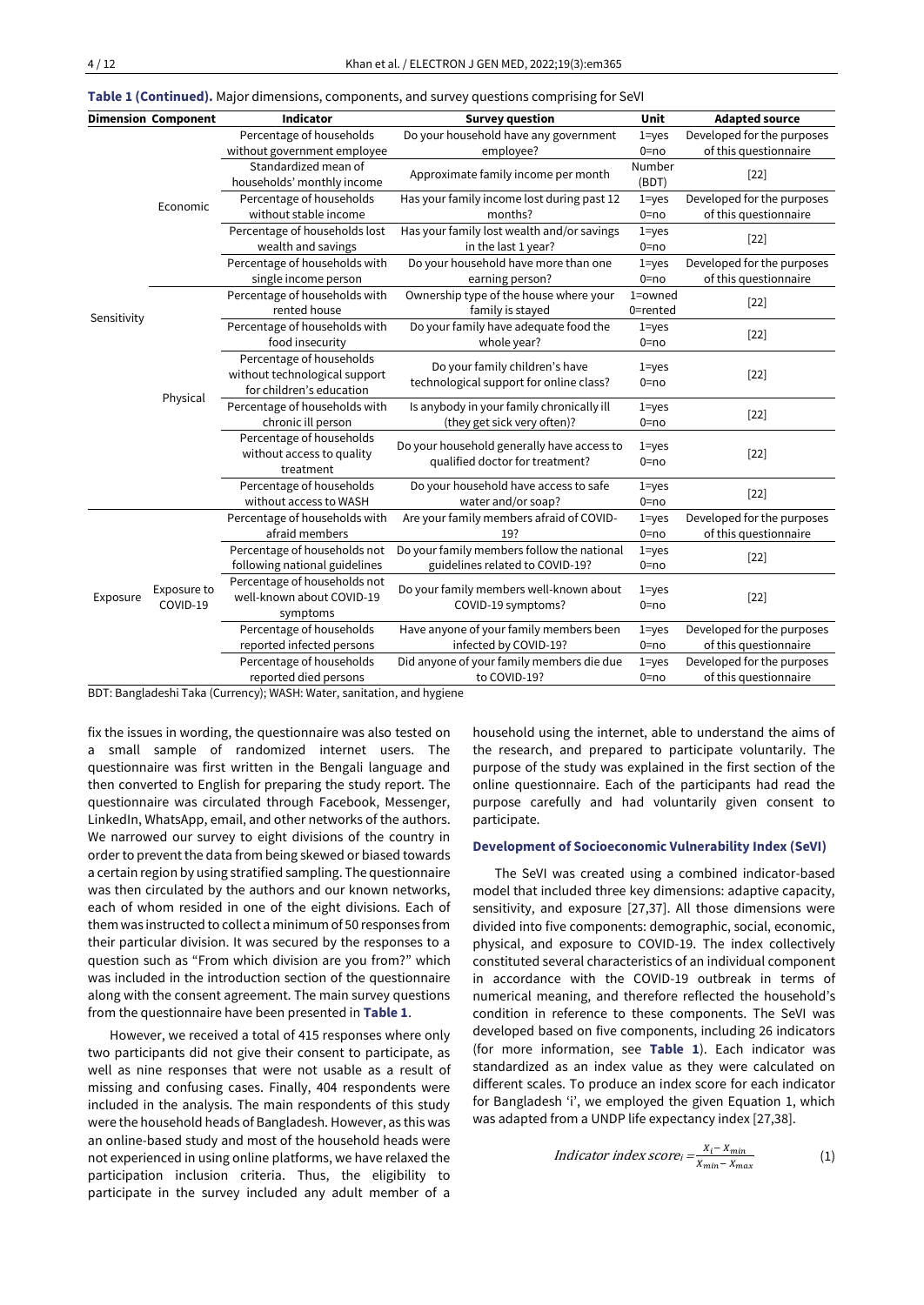where, *X<sup>i</sup>* is original value of indicator for the household/country, *Xmax* is the highest value of indicator for the household/country, and X<sub>min</sub> is the lowest value of indicator for the household/country. Thus, the indicator index generated numerical values which signified the relative vulnerability status of the country (collected by an aggregated response of households). The numerical values ranged from zero to one for each indicator.

Once each contributing indicator accumulated the index score, the average index score of all indicators within the same component was taken into account to determine the component vulnerability score through Equation 2.

$$
DO_{i} = \frac{\sum_{k=1}^{n} (SIS)_{k}}{k} \tag{2}
$$

where *DO<sup>i</sup>* is the component-scores of vulnerability index '*i*', *SIS<sup>k</sup>* is the standardized mean score of each indicator within the component (here *k* is the number of indicators within the concerned component indicated in **Table 1**).

After accomplishing the component value of vulnerability, we continued with the dimension value of vulnerability through Equation 3 to Equation 5. In this study, dimensions were taken into assessment as adaptive capacity, sensitivity, and exposure to COVID-19 outbreaks following the framework of IPCC [39].

$$
DM_{Adaptive\, Capacity_{i}} = \frac{\sum_{j=1}^{2} DO_{j}}{2}
$$
 (3)

$$
DM_{Sensitivity_i} = \frac{\sum_{l=1}^{2} DO_l}{2}
$$
 (4)

$$
DM_{Exposure_i} = \sum_{m=1} D O_m \tag{5}
$$

where *j*, *l*, and *m* indicate numbers of components under adaptive capacity, sensitivity, and exposure (given in **Table 1**), respectively, while '*i*' represents the whole country, Bangladesh. Utterly, Equation 6 has determined the socioeconomic vulnerability index of the country '*i*'.

$$
SeVI_i = \frac{(1 - DM_{AC_i}) + DM_{Sensitivity_i} + DM_{Exposure_i}}{3}
$$
 (6)

where *AC* means adaptive capacity. We hypothesized that the interaction among the three vulnerability factors was undetermined and determined simply by the geographical features of the area in which they were found. However, we also hypothesized that SeVI had a direct connection with the system's exposure and sensitivity, and an inverse linkage with its adaptive capacity [40]. As a result, when calculating the index, we utilized an inverse value of adaptive capacity (1 minus dimension score). In this study, the SeVI was ranged from 0 to 1, where 0 indicates lower vulnerability and 1 indicates higher vulnerability. The SeVI was developed by utilizing descriptive statistics. The frequency and percentage of the scheduled variables were analyzed by employing descriptive statistics. Microsoft Excel 2019 and the Statistical Package for Social Science (SPSS) 20.0 Windows version were used to process and analyze the data. Finally, the output was interpreted as the final report of this study.

### **Ethical Considerations**

Prior to starting filling out the questionnaire, participants provided their consent and remained anonymous. All respondents were informed about the aim of the study in the introduction section of the questionnaire. The dataset has confirmed the anonymity and confidentiality. Furthermore, this study was reviewed and ethically approved by the Khulna University Research Cell, Khulna-9208, Bangladesh (Reference number: KUECC-2021/06/21).

## **RESULTS**

First, we have outlined the socio-demographic profile of the participants (**Table 2**). We have then examined the key outcomes from the component (**Figure 1**) and dimensionbased vulnerability analysis (**Figure 2**). In two segments, component-based and dimension-based, we have reported findings of statistical assessment for the socioeconomic vulnerability of this study.

#### **Socio-Demographic Profile**

The prevailing socio-demographic characteristics of the participants in this sample have been listed in **Table 2**. The trend of age indicated that the household heads in the preceding five and a half decades observed substantial shifts in different issues in the country. The country had a higher

**Table 2.** SeVI indicator values with minimum and maximum values

| Component | <b>Indicator</b>                                                     | Unit          | Value | <b>Maximum</b> | <b>Minimum</b> |
|-----------|----------------------------------------------------------------------|---------------|-------|----------------|----------------|
|           | Age of the household heads                                           | Mean(years)   | 54.94 | 88             | 24             |
|           | $\leq 60$ years                                                      | Percent       | 65.1  | 100            | 0              |
|           | >60 years                                                            | Percent       | 34.9  | 100            | 0              |
|           | Percentage of female-headed households                               | Percent       | 10.6  | 100            | 0              |
|           | Demographic Percentage of urban-based households                     | Percent       | 59.2  | 100            | $\Omega$       |
|           | Number of family members                                             | Mean(numbers) | 4.72  | 14             | 2              |
|           | $\leq$ 5 members                                                     | Percent       | 76.7  | 100            | 0              |
|           | >5 members                                                           | Percent       | 23.3  | 100            | 0              |
|           | Percentage of dependent population                                   | Percent       | 63.6  | 100            | 0              |
| Social    | Schooling years of household heads                                   | Mean(years)   | 12.28 | 21             | 0              |
|           | $≤12$ years                                                          | Percent       | 53.2  | 100            | 0              |
|           | >12 years                                                            | Percent       | 46.8  | 100            | $\Omega$       |
|           | Percentage of households not borrowed money                          | Percent       | 54.0  | 100            | 0              |
|           | Percentage of households with access to aid-grant                    | Percent       | 13.1  | 100            | 0              |
|           | Percentage of households with access to CBOs and local organizations | Percent       | 29.0  | 100            | 0              |
|           | Percentage of households with access to community hygiene            | Percent       | 53.2  | 100            | $\Omega$       |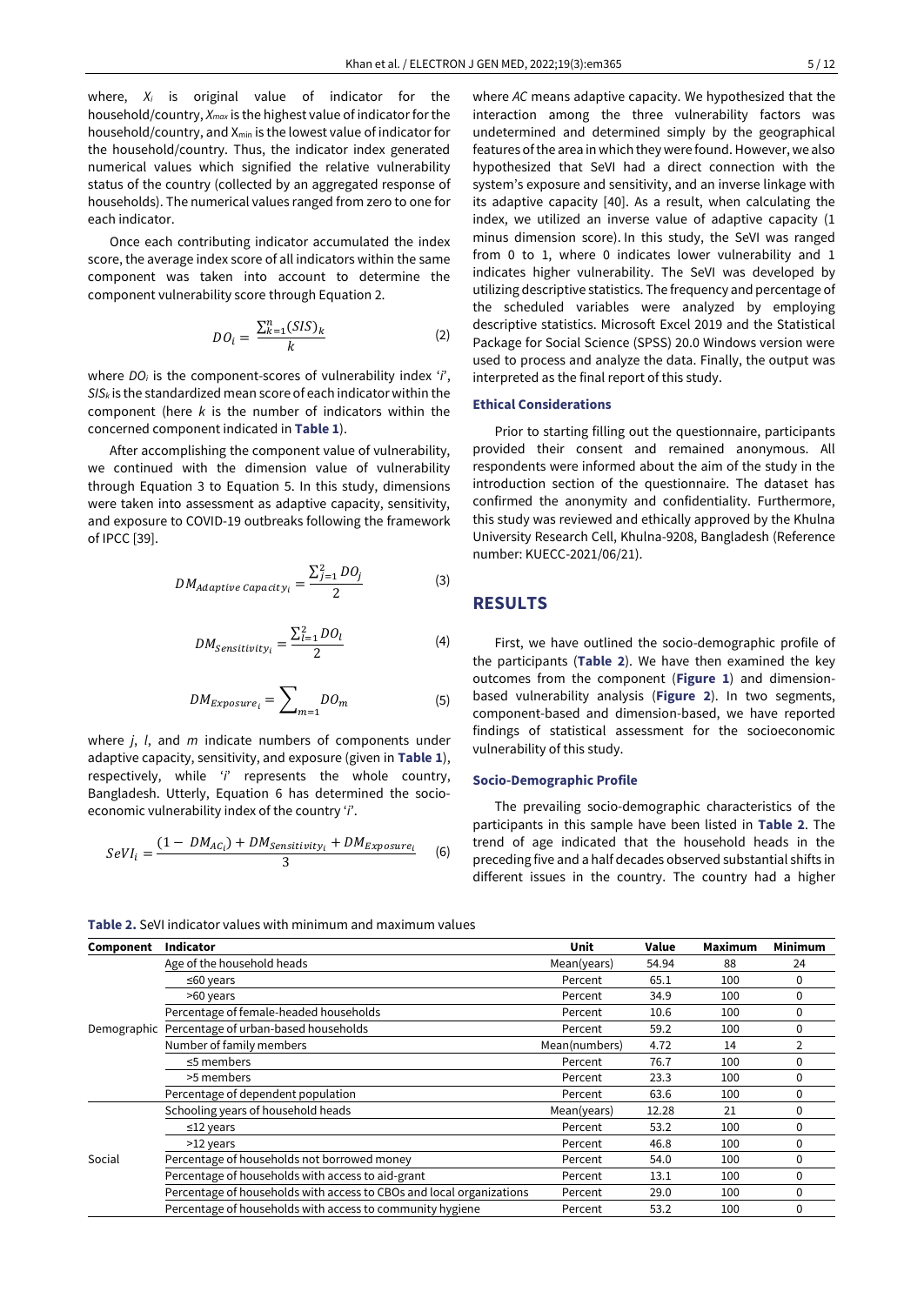|                                                              | <b>Indicator</b>                                                      | Unit       | Value     | <b>Maximum</b> | Minimum  |
|--------------------------------------------------------------|-----------------------------------------------------------------------|------------|-----------|----------------|----------|
| Component<br>Economic<br>Physical<br>Exposure to<br>COVID-19 | Percentage of households without government employee                  | Percent    | 69.3      | 100            | $\Omega$ |
|                                                              | Monthly income of the households                                      | Mean (BDT) | 39,148.51 | 500,000        | 5,000    |
|                                                              | $\leq$ 20000 BDT                                                      | Percent    | 41.3      | 100            | 0        |
|                                                              | >20000 BDT                                                            | Percent    | 58.7      | 100            | $\Omega$ |
|                                                              | Percentage of households without stable income                        | Percent    | 68.3      | 100            | $\Omega$ |
|                                                              | Percentage of households lost wealth and savings                      | Percent    | 69.3      | 100            | 0        |
|                                                              | Percentage of households with single income person                    | Percent    | 59.9      | 100            | $\Omega$ |
|                                                              | Percentage of households with rented house                            | Percent    | 31.4      | 100            | $\Omega$ |
|                                                              | Percentage of households with food insecurity                         | Percent    | 16.6      | 100            | 0        |
|                                                              | Percentage of households without technological support for children's | Percent    | 20.0      | 100            | 0        |
|                                                              | education                                                             |            |           |                |          |
|                                                              | Percentage of households with chronic ill person                      | Percent    | 48.0      | 100            | $\Omega$ |
|                                                              | Percentage of households without access to quality treatment          | Percent    | 26.5      | 100            | 0        |
|                                                              | Percentage of households without access to WASH                       | Percent    | 3.7       | 100            | $\Omega$ |
|                                                              | Percentage of households with afraid members                          | Percent    | 78.0      | 100            | $\Omega$ |
|                                                              | Percentage of households not following national guidelines            | Percent    | 10.6      | 100            | 0        |
|                                                              | Percentage of households not well-known about COVID-19 symptoms       | Percent    | 14.1      | 100            | $\Omega$ |
|                                                              | Percentage of households reported infected persons                    | Percent    | 19.1      | 100            | 0        |
|                                                              | Percentage of households reported died persons                        | Percent    | 1.2       | 100            | $\Omega$ |







**Adaptive Capacity (0.428)** 

**Figure 1.** Indexed major components

prevalence of male-headed families. The average size of the household was 4.72 members, which is marginally greater than the national average (4.06 people) [41]. At the same time, a large proportion of households were affected by a loss of consistent income (68.3%), a loss of wealth and savings (69.3%), an absence of availability of community hygiene (53.2%), and the presence of chronically ill individuals (48.0%).

#### **Component-Based Vulnerability**

#### *Demographic vulnerability*

The vulnerability component score of demographic indicators was noted as 0.411 (details in **Table 3**). The findings revealed that households were the most vulnerable demographically, with 63.6 percent of solely dependent people (children and older adults). Furthermore, 59.3 percent of households were demographically vulnerable to the pandemic due to their urban location. At the same time, household heads had an average age of 54.94 years, with an index score of 0.483, where 34.9 percent of the household heads age was identified as over 60 years. Moreover, the index score of household size was found at 0.389, where 23.3 percent of households had more than 5 members in their family. The lowest demographic vulnerability was identified as the gender of household heads, where only 10.6% of the households were female-headed.

#### *Social vulnerability*

The social vulnerability index was measured as 0.416 (details in **Table 3**). Indicators of this component demonstrated that the highest social vulnerability was listed for the years of schooling of the household heads, with an index score of 0.585, where the average schooling year of the household heads was found to be 12.28 years. In contrast, the lowest proportion was recorded for those households that received assistance from community leaders (13.1 percentage). Similarly, 54.0 percent of households were identified as socially vulnerable as a result of not borrowing money from friends, family, or neighbors. On the contrary, the indicators of the social component demonstrated that 29.0 and 53.2 percent of the households had access to CBOs and local organizations as well as community hygiene (arrangements for handwashing at a specific place in the community from government/private/own initiatives due to the coronavirus outbreak), respectively.

#### *Economic vulnerability*

We found the highest component-based vulnerability index for economic issues where the index score of this component was calculated as 0.547 (details in **Table 3**). The study findings indicated that the highest economic vulnerability was identified for the participating households without any government employee as well as the loss of their wealth and savings (69.3 percent). Our study noted about 68.3 percent of households were economically vulnerable without stable income. In the same way, this study results listed about 59.9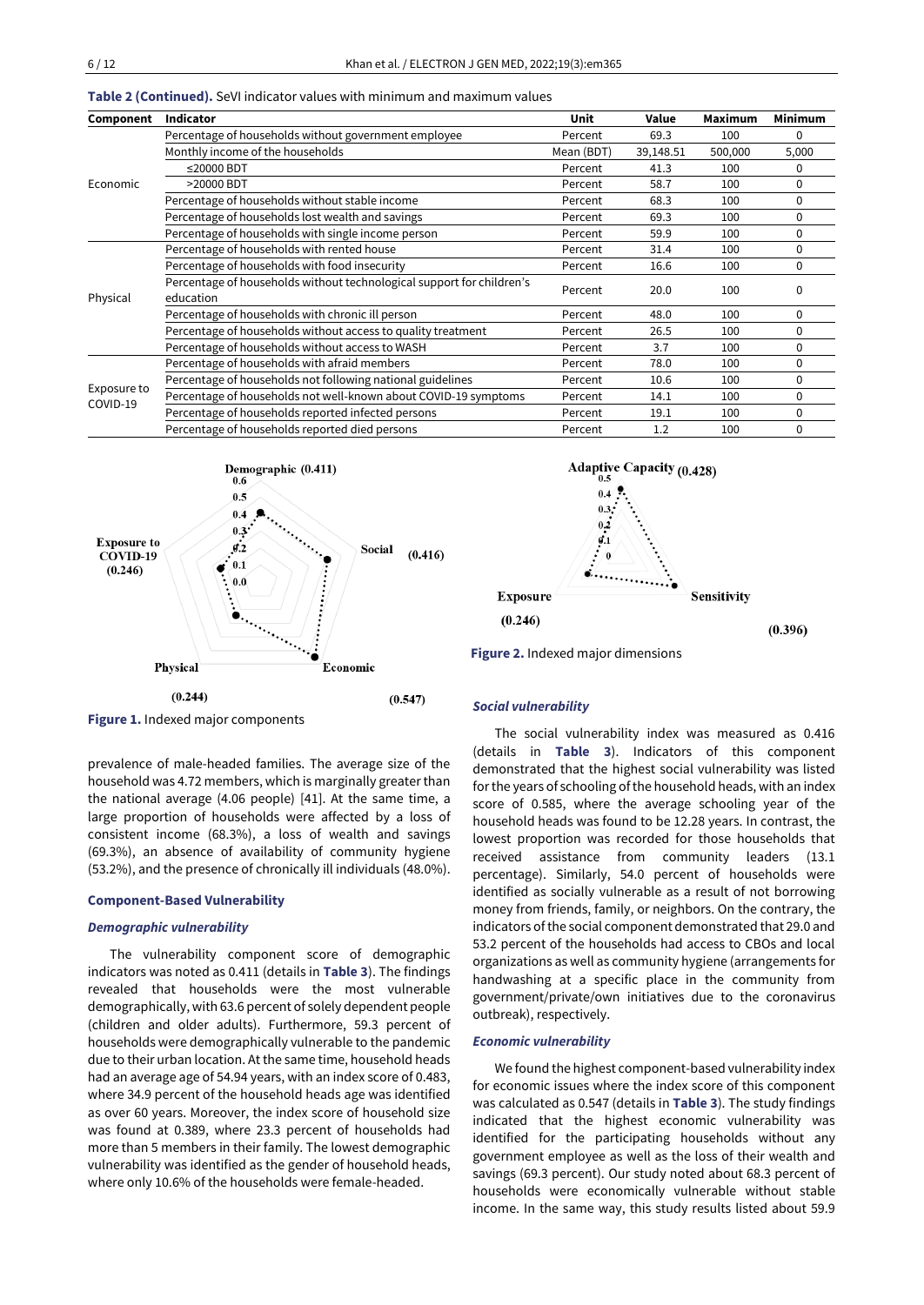#### **Table 3.** Indexed indicators, major components, and score for SeVI

| <b>Indicator</b>                                                                | <b>Score</b> | Component   | <b>Score</b> |  |
|---------------------------------------------------------------------------------|--------------|-------------|--------------|--|
| Standardized mean of household heads age                                        | 0.483        |             |              |  |
| Percentage of female-headed households                                          | 0.106        |             | 0.411        |  |
| Percentage of urban-based households                                            | 0.592        | Demographic |              |  |
| Standardized mean of number of family members                                   | 0.389        |             |              |  |
| Percentage of dependent population                                              | 0.636        |             |              |  |
| Standardized mean of household heads schooling years                            | 0.585        |             |              |  |
| Percentage of households not borrowed money                                     | 0.540        |             |              |  |
| Percentage of households with access to aid-grant                               | 0.131        | Social      | 0.416        |  |
| Percentage of households with access to CBOs and local organizations            | 0.290        |             |              |  |
| Percentage of households with access to community hygiene                       | 0.532        |             |              |  |
| Percentage of households without government employee                            | 0.693        |             |              |  |
| Standardized mean of households' monthly income                                 | 0.069        |             |              |  |
| Percentage of households without stable income                                  | 0.683        | Economic    | 0.547        |  |
| Percentage of households lost wealth and savings                                | 0.693        |             |              |  |
| Percentage of households with single income person                              | 0.599        |             |              |  |
| Percentage of households with rented house                                      | 0.314        |             | 0.244        |  |
| Percentage of households with food insecurity                                   | 0.166        |             |              |  |
| Percentage of households without technological support for children's education | 0.200        | Physical    |              |  |
| Percentage of households with chronic ill person                                | 0.480        |             |              |  |
| Percentage of households without access to quality treatment                    | 0.265        |             |              |  |
| Percentage of households without access to WASH                                 | 0.037        |             |              |  |
| Percentage of households with afraid members                                    | 0.780        |             |              |  |
| Percentage of households not following national guidelines                      | 0.106        | Exposure to |              |  |
| Percentage of households not well-known about COVID-19 symptoms                 | 0.141        | COVID-19    | 0.246        |  |
| Percentage of households reported infected persons                              | 0.191        |             |              |  |
| Percentage of households reported died persons                                  | 0.012        |             |              |  |
| <b>Overall socioeconomic vulnerability index (SeVI)</b>                         |              |             |              |  |

percent of households economically vulnerable with single income person, where the average monthly income of the households recorded as 39,148.51 BDT ( $\approx$ 461.40 the US Dollar) with the index score of 0.069 and 41.3 percent of the households had monthly family income as ≤20,000 BDT  $\approx$  235.79 the US Dollar).

#### *Physical vulnerability*

The vulnerability index of the physical component was determined as 0.244, which was the lowest component-wise vulnerability score of this study (details in **Table 3**). The households with chronically ill people (48.0 percent) were identified as having a high vulnerability indicator. In contrast, the lowest physical vulnerability noticed for the households WASH (access to safe water and/or soap) behavior, which was found highly satisfactory, where only 3.7 percent of the responding households had no access to WASH facilities. Simultaneously, 31.4 percent of the sample households were found to be physically vulnerable while living in rented housing. Furthermore, in our study, 26.5 percent of households were physically vulnerable due to a lack of access to quality treatment. Moreover, our study outcomes indicated that 20 percent of the households were physically vulnerable without having enough technological support for their children's online education. Furthermore, our research managed to find that 16.6 percent of participating households experienced physical vulnerability due to food insecurity over the last year.

#### *Exposure to COVID-19*

The index score of exposure to the COVID-19 component was found to be 0.246 (details in **Table 3**). The highest COVID-19 exposure was found in households with members who were afraid of COVID-19 (78 percent). On the contrary, our results demonstrated that studied households had lower exposure to COVID-19 with the satisfactory practices of the national

guidelines regarding the COVID-19 pandemic in the country, where 10.6 percent of households did not follow the national guidelines. Similarly, our findings showed that most of the household's members had proper knowledge about the symptoms of COVID-19, including 14.1 percent of households that were not well-known about COVID-19 symptoms. In a similar way, our study reported 19.1 percent of households with infected persons and 1.2 percent of households with a dead person.

#### **Dimension-Based Vulnerability**

Following the IPCC dimensions together with exposure, sensitivity, and adaptive capacity, this study measured the dimension-based vulnerability (**Figure 2**).

#### *Exposure*

In this study, exposure was encircled by exposure to the COVID-19 component (details in **Figure 3**). The results demonstrated that the index of exposure was quantified as 0.246, which was the lowest dimension-wise vulnerability score (**Figure 2**). The contributing indicators of this dimension indicated that households with members afraid of COVID-19 increased their exposure to COVID-19 (**Table 2**).

#### *Sensitivity*

Sensitivity covered the economic and physical components in this study (details in **Figure 3**). The sensitivity index score in the study included an index score of 0.396 (**Figure 2**). The sensitivity was heightened by the worsening economic situation of households, particularly those without a government employee, as well as the loss of wealth and savings (**Table 2**).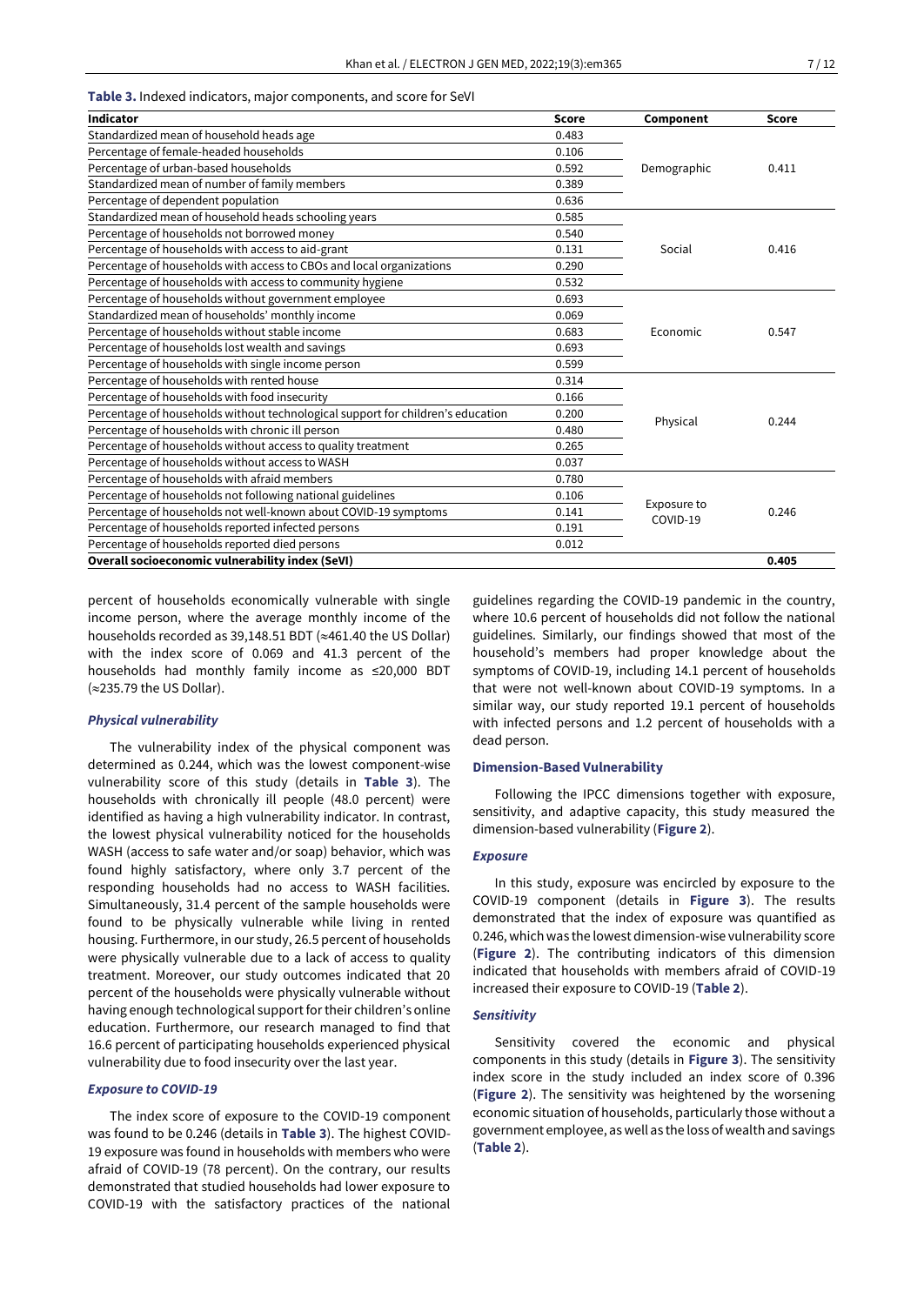

**Figure 3.** Volume of indicators within the dimensions across Bangladesh

#### *Adaptive capacity*

Adaptive capacity also comprised two components, including demographic and social components (details in **Figure 3**). The highest dimension-wise vulnerability score was evidenced for adaptive capacity with an index score of 0.428 (**Figure 2**). The adaptive capacity of households was underscored by the demographic profile, which was primarily characterized by the predominance of solely dependent populations (**Table 2**).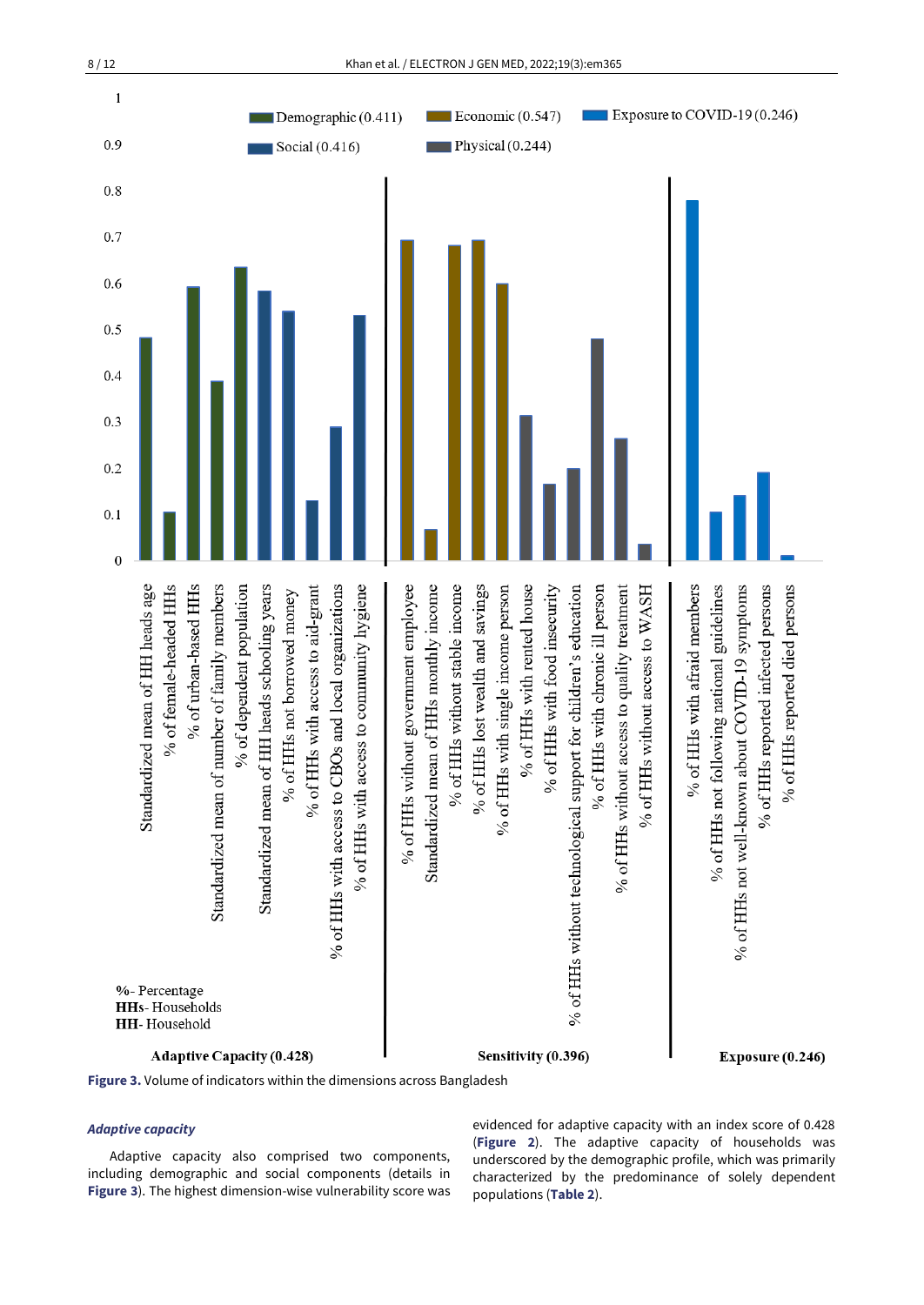#### **Overall Vulnerability Score**

This study also measured the overall socioeconomic vulnerability score by following the IPCC dimensions together with exposure, sensitivity, and adaptive capacity. The overall socioeconomic vulnerability index was determined as 0.405 (details in **Table 3**). A supplemental graph (**Figure 3**) was also constructed to demonstrate the volume of the relevant indicators (individually) across Bangladesh and inside the specified dimension using a scale of 0 to 1 (more vulnerable if the score is close to 1).

### **DISCUSSION**

The continuing novel Corona virus (COVID-19) outbreak has produced an unparalleled economic and social catastrophe in Bangladesh, despite the fact that the COVID-19 outbreak is deemed a public health disaster [16]. In both countryside and metropolitan regions, COVID-19 induced lockdown has intensified the detrimental effects on job opportunities, household earnings, and livelihood. Simultaneously, the social situation of a plethora number of households across the country has deteriorated as a consequence of employment and income loss during the pandemic. To deal with the difficulties, many families curtailed their consumption of food and sought assistance from their savings, relatives, and governments [31]. Overall, there is a sharp rise of socioeconomic vulnerability has been observed in the country. This study therefore aimed to assess socioeconomic vulnerability due to COVID-19 outbreak in Bangladesh. According to the authors' best knowledge, this is the first study in Bangladesh that measures socioeconomic vulnerability due to the COVID-19 outbreak by utilizing a SeVI following the domains of [27]. The results of the statistical analysis of socioeconomic vulnerability were presented in this study in two sections: component-based and dimensionbased. The findings showed the socioeconomic vulnerability index (SeVI) with an index score of 0.405, while the dimensionbased index had index scores of 0.246, 0.396, and 0.428, respectively, for exposure, sensitivity, and adaptive capacity. Furthermore, social, economic, and COVID-19 exposure were demonstrated as more influential components of adaptive capacity, sensitivity, and exposure, correspondingly. Additionally, the economic options of the households were severely constrained due to the implications of the COVID-19 outbreak.

A major demographic crisis was observed in this study due to the COVID-19 outbreak, which had a significant impact on boosting the socioeconomic vulnerability in Bangladesh. Several demographic indicators were included to assess socioeconomic vulnerability in this study. Among them, the presence of solely dependent populations, urban-based households, and the age index of the household heads were identified as the top three index indicators. This outcome may occur for several reasons. Because previous research indicated that a greater dependency ratio and the extreme aged population (<5 or >65 years) maximized the chances of social and economic vulnerability in a disaster situation [27,42]. Evidence also suggested that areas with a larger proportion of elderly people were more likely to experience serious illnesses or mortality than those with a younger population. Those aged 60 and over tended to have a higher risk of being very ill from COVID-19. Moreover, disease transmission could be accelerated in urban areas due to population density [43].

Therefore, all of these demographic issues mainly contributed to fostering the socioeconomic vulnerability in this study.

Simultaneously, a considerable increasing trend in social vulnerability was documented among the households in this study, highly attributed to the household heads' schooling years. Our study found that households with lower-educated heads were vulnerable to COVID-19 outbreaks. However, literature shows that education can contribute to mitigating the harmful effects of an emergency situation in both direct and indirect approaches. Directly or indirectly, formal education is seen as the major means by which people gain information, skills, and competencies that enhance their adaptive capacity, including cognitive skills, problem skills, better knowledge, and risk perception [44]. Moreover, welleducated people are more knowledgeable about the catastrophic risks [45] and more inclined to plan for crises [46]. Furthermore, a better educational level may lower vulnerability indirectly through a variety of ways and means, including poverty reduction, improved socioeconomic position, and increased social capital. As a consequence, it is logical to anticipate that when confronted with catastrophic hazards, educated citizens, households, and communities are increasingly empowered and adaptable in their reaction to, preparedness for, and recuperation from catastrophes [44]. For the time being, all of these estimates were opposite in this research since the household heads were not well educated enough, and so suffered from an unprecedented socioeconomic vulnerability due to the COVID-19 pandemic. At the same time, a growing amount of literatures promoted the relevance of social network in crisis response, in particular cases starting from natural catastrophes [47] to pandemics [48, 49]. But social capital is insufficient when it might offer partial support to households or communities. Rather, maximum gains can be obtained by full social capital support including bonding, bridging, and linking [50,51]. Anyway, evidence suggested adverse impacts resulting from disparities in bonding, bridging, and linking which ultimately reduced the community resilience. For instance, several nations are competing with each other to tackle the ongoing COVID-19 situation. The national government, corporate enterprise, and international players are being survived to supply personalized protection materials such as N95 protective suits and face shields due to the lack of bonding, bridging, and linking among them [50]. Yet, there was an inadequacy of social capital in this study, notably due to the limited access to CBOs or local organizations. In addition, over half of the households in the survey did not have access to community hygiene, indicating a linkage and bridging gap. As a result, these types of social crises exacerbated the country's socioeconomic fragility.

In this study, economic disruptions of households were identified as having the highest level of vulnerability as contributors. According to this study's findings, households without a government employee as well as those with the loss of their assets and savings were the most vulnerable in terms of economic instability. Such an outcome resulted because the previous report noted that Bangladesh has experienced two forms of job loss in every sector except government jobs as a result of the coronavirus pandemic: temporary lockdowninduced joblessness and persistent loss of employment. That study also added that between 12 and 17 million people have lost their jobs as a result of the country's two-month shutdown. Consequently, they utilized their assets and savings to deal with the reduction in income [31]. Furthermore, our research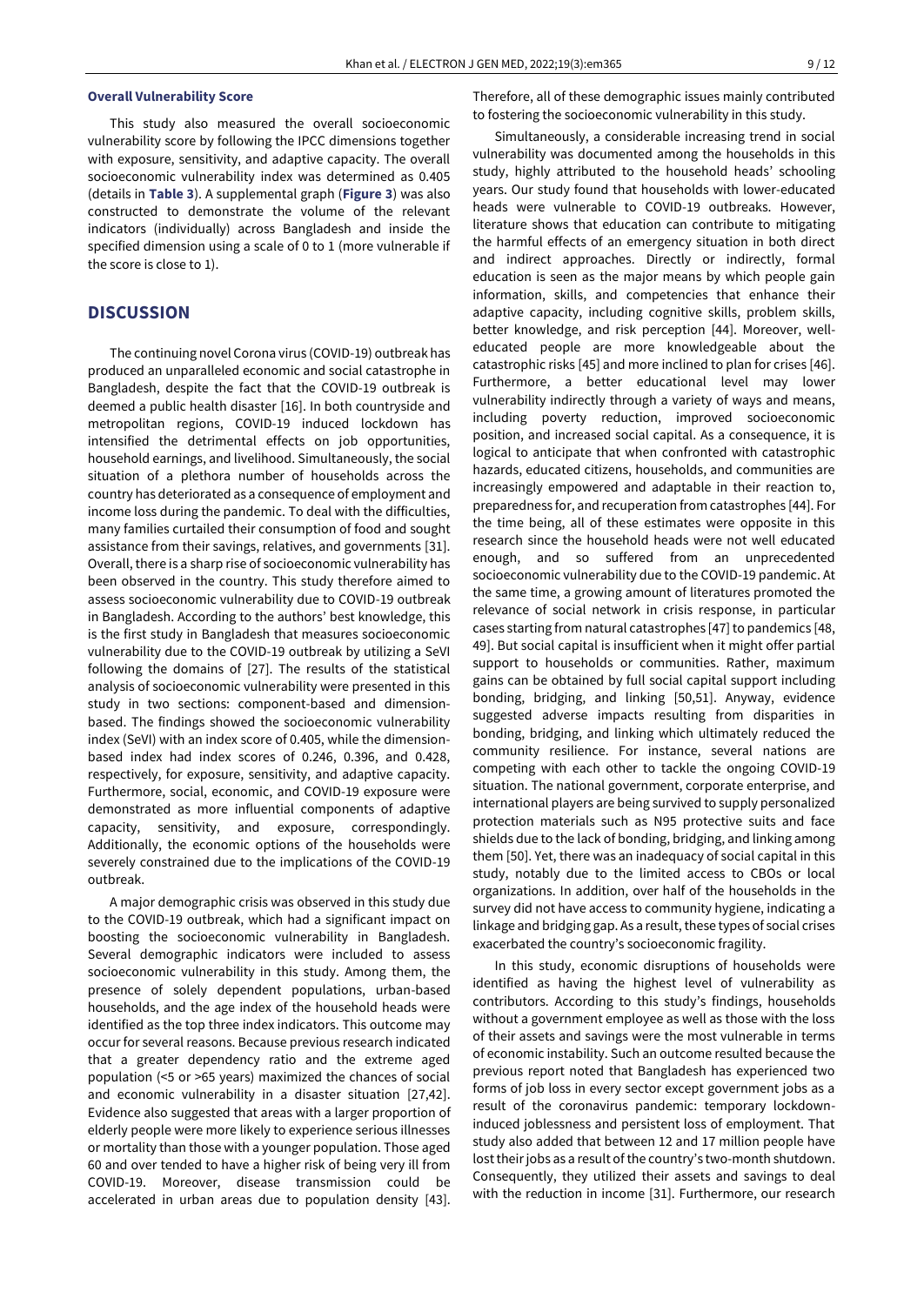found that households with unstable income and single income earners were economically susceptible in the midst of the pandemic. Such outcomes are noticeable because a substantial number of households have already lost their income as a result of the COVID-19 pandemic-induced employment loss, which ultimately triggered income instability among them [31]. For this reason, households with only one income person may experience economic vulnerability in the country.

Physical vulnerability was another component that contributed to the development of socioeconomic vulnerability. But physical vulnerability was demonstrated to be lower in intensity in this study when compared to demographic, social, and economic vulnerability. However, households with chronically ill people were found to have the maximum level of physical risk in this study. According to scientists, COVID-19 disease is considered to be more harmful to those with chronic diseases, so this observation seemed expected [52]. Additionally, in a prior study, households having a family member with a chronic disease were identified as a key physical vulnerability indicator for developing socioeconomic vulnerability to hazard-related risks [27].

Similarly, COVID-19 exposure was an important component that contributed to the development of a socioeconomic vulnerability index in this study, with households with afraid family members ranking first. This result was significant since an earlier study indicated that the COVID-19 outbreak fostered fear among the Bangladeshi people, leading to socioeconomic crises such as unemployment, hardship, starvation, as well as social conflict [17].

Likewise, this study found higher level of adaptive capacity comparing exposure and sensitivity. Literature suggests that exposure, sensitivity, and adaptive capacity all play a role in determining vulnerability. A lower adaptive capacity in comparison to exposure and sensitivity adds to a high level of vulnerability (top). Higher adaptive capacity, on the other hand, serves to mitigate the consequences of exposure and sensitivity, which in turn helps to minimize vulnerability (bottom) [53].

To reiterate, social, economic, and COVID-19 exposure were supposed to be the most influential components of adaptive capacity, sensitivity, and exposure, respectively in this study. Furthermore, as a result of the COVID-19 outbreak, the economic options of the households were severely constrained. The outcomes of this research may provide guidance to decision - makers and other relevant agencies on where to focus policy implementation efforts in the next years so that households become less socially and economically vulnerable to COVID-19 outbreaks and associated hazards and disasters.

## **LIMITATIONS AND FUTURE DIRECTIONS**

To begin with, the survey respondents used the internet to participate in the study, indicating that their socioeconomic status is greater than the general population. As a result, the findings' generalizability was hindered. Second, a typical weakness was the study's cross-sectional design. Thus, determining the type of influence was challenging, and we were restricted from drawing causal conclusions from our findings. Then, the study sample was small which did not represent the whole situation of the country. Furthermore, this analysis was based on self-reported responses regarding experiences with the COVID-19 outbreak that could not be supported by qualified data enumerators or experts. Longitudinal, face-to-face survey, and district-specific further research with a larger and dynamic sample in consideration of socioeconomic vulnerability issues among the same population are therefore strongly suggested.

### **CONCLUSION**

In response to the COVID-19 outbreaks in Bangladesh, we performed a cross-sectional survey to investigate and measure the socioeconomic vulnerability status of Bangladeshi households. This study aimed to develop the socioeconomic vulnerability index for Bangladesh. This index (SeVI) also measured the component-based and dimension-based socioeconomic vulnerability. The findings of our study indicated that the SeVI was a manageable and viable technique that captured the vulnerability situation of Bangladeshi households. Overall, the socioeconomic vulnerability is prevalent among the households of Bangladesh due to the COVID-19 outbreak. The economic possible options for the households were greatly limited by the consequence of the COVID-19 pandemic. These phenomena were illustrated in the SeVI of this research. The index scores of SeVI indicators demonstrated which components were more responsible for developing the vulnerability. As a whole, the findings of this study may instruct the policy-makers and corresponding authorities where to place emphasis in policy implementation so that households become socially and economically less susceptible to COVID-19 outbreaks and related hazards and disastrous events in upcoming years. Also, SeVI will improve crisis response interventions by improving understanding of catastrophe consequences at the household level [27,28].

**Author contributions:** All authors have sufficiently contributed to the study, and agreed with the results and conclusions.

**Funding:** No funding source is reported for this study.

**Acknowledgements:** All authors would like to recognize the kind assistance of the participants in this study. Moreover, all authors would like to express their heartiest gratitude to all the individuals whose have their immense support during data collection.

**Data availability:** The data that support the findings of this study are not publicly available as the authors did not have ethical permissions to publish the data in a public repository. However, the data set may be available from the corresponding author upon request.

**Declaration of interest:** No conflict of interest is declared by authors.

# **REFERENCES**

- 1. Pathak PK, Singh Y, Mahapatro SR, Tripathi N, Jee J. Assessing socioeconomic vulnerabilities related to COVID-19 risk in India: A state-level analysis. Disaster Med Public Health Prep. 2020;1-4. [https://doi.org/10.1017/dmp.2020.](https://doi.org/10.1017/dmp.2020.348) [348](https://doi.org/10.1017/dmp.2020.348) PMid:32907661 PMCid:PMC7711356
- 2. Worldometer. COVID-19 coronavirus pandemic. Worldometer. 2021. Available at: [https://www.](https://www.worldometers.info/coronavirus/) [worldometers.info/coronavirus/](https://www.worldometers.info/coronavirus/) (Accessed: 13 April 2021).
- 3. WHO. Listings of WHO's response to COVID-19. World Health Organization. 2020. Available at[: https://www.who.](https://www.who.int/news/item/29-06-2020-covidtimeline) [int/news/item/29-06-2020-covidtimeline](https://www.who.int/news/item/29-06-2020-covidtimeline) (Accessed: 13 April 2021).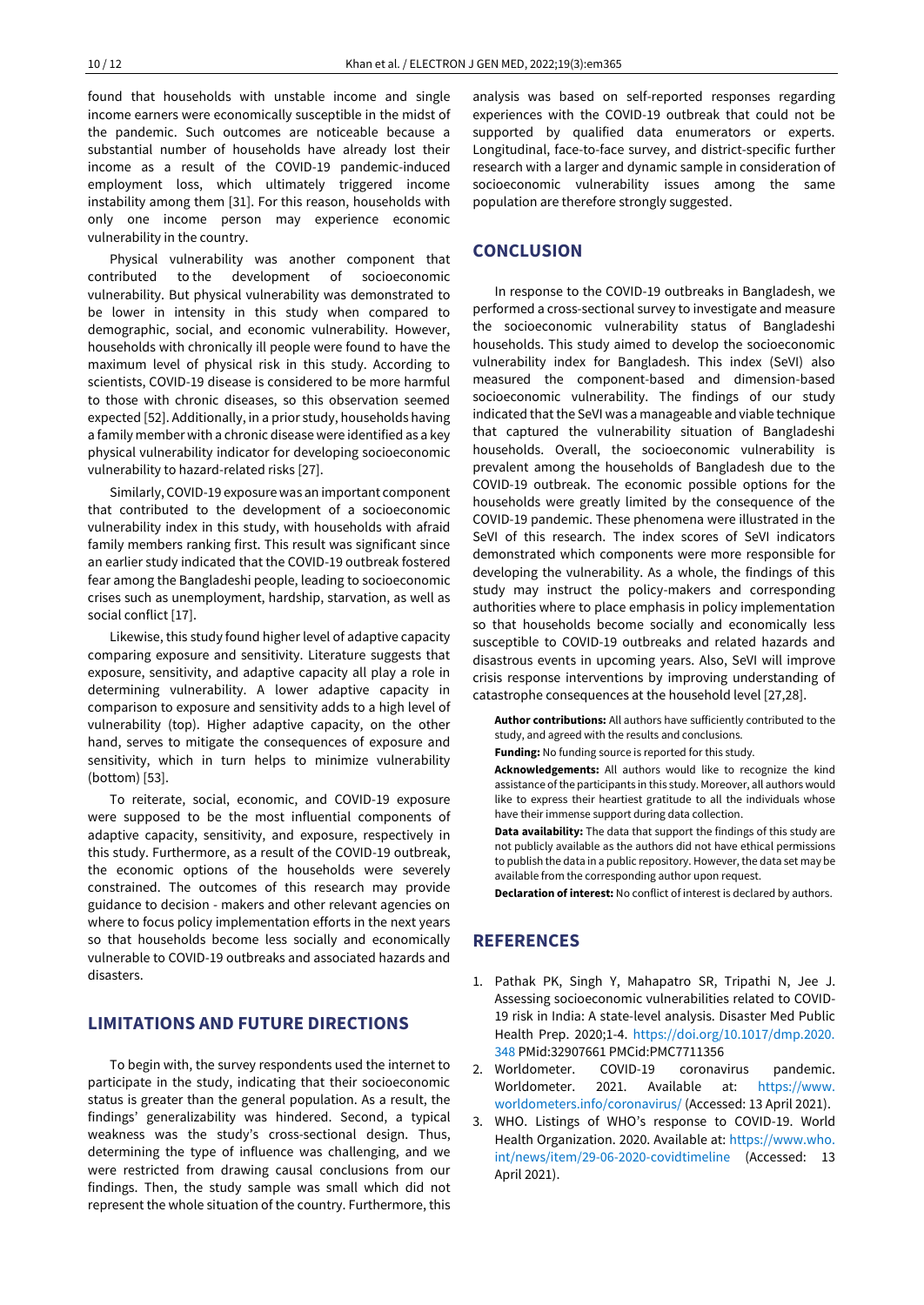- 4. Hasan K, Shaon AI. First 3 cases of coronavirus confirmed in Bangladesh. DhakaTribune, Dhaka, March 08, 2020.
- 5. Worldometer. World/countries/Bangladesh. Worldometer. 2021. Available at: [https://www.worldometers.info/](https://www.worldometers.info/coronavirus/country/bangladesh/) [coronavirus/country/bangladesh/\(](https://www.worldometers.info/coronavirus/country/bangladesh/)Accessed:13April2021).
- 6. Mamun S. Coronavirus: Bangladesh declares public holiday from March 26 to April 4. DhakaTribune, Dhaka, March 23, 2020.
- 7. Offices resume today in compliance with health rules. Daily Bangladesh, May 31, 2020.
- 8. Nayak M. Bangladesh imposes 7-day total lockdown from April 5, emergency services allowed. india.com, Dhaka, April 3, 2021.
- 9. Noman M. Seven-day strict lockdown from 14 April. The Business Standard, Dhaka, April 9, 2021.
- 10. Reopening of schools, colleges postponed to May 23. DhakaTribune, Dhaka, March 25, 2021.
- 11. UNDP. Humanity needs leadership and solidarity to defeat COVID-19. United Nations Development Programme, 2020. Available at: [https://www.tr.undp.org/content/turkey/en/](https://www.tr.undp.org/content/turkey/en/home/presscenter/articles/2020/03/COVID-19-dayanisma.html) [home/presscenter/articles/2020/03/COVID-19-dayanisma.](https://www.tr.undp.org/content/turkey/en/home/presscenter/articles/2020/03/COVID-19-dayanisma.html) [html](https://www.tr.undp.org/content/turkey/en/home/presscenter/articles/2020/03/COVID-19-dayanisma.html) (Accessed: 14 April 2021).
- 12. Eichengreen B. Coronanomics 101: Which policy tools will contain the economic threat of COVID-19? World Economic Forum. 2020. Available at: [https://www.weforum.org/](https://www.weforum.org/agenda/2020/03/coronavirus-economics) [agenda/2020/03/coronavirus-economics](https://www.weforum.org/agenda/2020/03/coronavirus-economics) (Accessed: 14 April 2021).
- 13. Dineri E, Cütcü I. The COVID-19 process and the exchange rate relation: An application on Turkey. Int J Econ Polit Humanit Soc Sci. 2020;4(4):182-93. [https://doi.org/10.](https://doi.org/10.21203/rs.3.rs-49026/v1) [21203/rs.3.rs-49026/v1](https://doi.org/10.21203/rs.3.rs-49026/v1)
- 14. Barua S. Understanding coronanomics: The economic implications of the coronavirus (COVID-19) pandemic. SSRN Elec J. 2020[. https://doi.org/10.2139/ssrn.3566477](https://doi.org/10.2139/ssrn.3566477)
- 15. Haque MN, Bin Ansar S, Biswas G, Islam MR, Al Mamun A. The impact of COVID-19 on socio economic condition of city people: Lessons from the selected KCC area. J Eng Sci. 2020;11(2):117-26[. https://doi.org/10.3329/jes.v11i2.50903](https://doi.org/10.3329/jes.v11i2.50903)
- 16. Kumar B, Pinky SD. Addressing economic and health challenges of COVID-19 in Bangladesh: Preparation and response. J Public Aff. 2020;1-8. [https://doi.org/10.1002](https://doi.org/10.1002/pa.2556) [/pa.2556](https://doi.org/10.1002/pa.2556) PMid:33349743 PMCid:PMC7744919
- 17. Shammi M, Bodrud-Doza M, Towfiqul Islam ARM, Rahman MM. COVID-19 pandemic, socioeconomic crisis and human stress in resource-limited settings: A case from Bangladesh. Heliyon. 2020;6(5). [https://doi.org/10.1016/j.heliyon.2020.](https://doi.org/10.1016/j.heliyon.2020.e04063) [e04063](https://doi.org/10.1016/j.heliyon.2020.e04063) PMid:32462098 PMCid:PMC7242967
- 18. Islam R. Focus both on saving lives, livelihoods: Experts to govt. United News of Bangladesh, April 17, 2020.
- 19. Banna H. Minimising the economic impact of Coronavirus in Bangladesh. The Business Standard, March 15, 2020.
- 20. UN. World economic situation & prospects: Report 2021. Department of Economic and Social Affairs, United Nations. 2021. Available at: [https://www.un.org/](https://www.un.org/development/desa/dpad/publication/world-economic-situation-and-prospects-2021/) [development/desa/dpad/publication/world-economic](https://www.un.org/development/desa/dpad/publication/world-economic-situation-and-prospects-2021/)[situation-and-prospects-2021/](https://www.un.org/development/desa/dpad/publication/world-economic-situation-and-prospects-2021/)
- 21. Ali S, Nazrul S. Impact of Coronavirus on livelihoods: Lowand lower middle-income population of urban Dhaka. LightCastle Partners. 2020. Available at: [https://www.lightcastlebd.com/insights/2020/04/impact](https://www.lightcastlebd.com/insights/2020/04/impact-of-coronavirus-on-livelihoods-low-and-lower-middle-income-population-of-urban-dhaka)[of-coronavirus-on-livelihoods-low-and-lower-middle](https://www.lightcastlebd.com/insights/2020/04/impact-of-coronavirus-on-livelihoods-low-and-lower-middle-income-population-of-urban-dhaka)[income-population-of-urban-dhaka](https://www.lightcastlebd.com/insights/2020/04/impact-of-coronavirus-on-livelihoods-low-and-lower-middle-income-population-of-urban-dhaka)
- 22. HDRC. Socio-economic assessment of COVID-19 under national urban poverty reduction programme. United Nations Development Programme. 2020. Available at: [https://www.undp.org/content/dam/undp/library/covid1](https://www.undp.org/content/dam/undp/library/covid19/undp-bd-Socio-EconomicAssessmentCOVID-19-2021.pdf) [9/undp-bd-Socio-EconomicAssessmentCOVID-19-2021.pdf](https://www.undp.org/content/dam/undp/library/covid19/undp-bd-Socio-EconomicAssessmentCOVID-19-2021.pdf)
- 23. Câmara SF, Pinto FR, da Silva FR,Gerhard F. Socioeconomic vulnerability in the face of COVID-19 in municipalities of ceará. Rev Adm Publica. 2020;54(4):1037-51. <https://doi.org/10.1590/0034-761220200133x>
- 24. Bamweyana I, Okello DA, Ssengendo R, et al. Socioeconomic vulnerability to COVID-19: The spatial cse of greater Kampala Metropolitan Area (GKMA). J Geogr Inf Syst. 2020;12(4):302-18. [https://doi.org/10.4236/jgis.2020.](https://doi.org/10.4236/jgis.2020.124019) [124019](https://doi.org/10.4236/jgis.2020.124019)
- 25. Josephson A, Kilic T, Michler JD. Socioeconomic impacts of COVID-19 in low-income countries. Nat Hum Behav. 2021;5(5):557-65. [https://doi.org/10.1038/s41562-021-](https://doi.org/10.1038/s41562-021-01096-7) [01096-7](https://doi.org/10.1038/s41562-021-01096-7) PMid:33785897
- 26. Morrow B. Community resilience: A social justice perspective (The community and regional resilience initiative research report 4). Community and Regional Resilience Initiative. 2008.
- 27. Ahsan MN, Warner J. The socioeconomic vulnerability index: A pragmatic approach for assessing climate change led risks-A case study in the south-western coastal Bangladesh. Int J Disaster Risk Reduct. 2014;8:32-49. <https://doi.org/10.1016/j.ijdrr.2013.12.009>
- 28. Sorg L, Medina N, Feldmeyer D, et al. Capturing the multifaceted phenomena of socioeconomic vulnerability. Nat Hazards. 2018;92(1):257-82. [https://doi.org/10.1007/](https://doi.org/10.1007/s11069-018-3207-1) [s11069-018-3207-1](https://doi.org/10.1007/s11069-018-3207-1)
- 29. Hand MS, Eichman H, Triepke FJ, Jaworski D. Socioeconomic vulnerability to ecological changes to national forests and grasslands in the Southwest. Fort Collins, CO: US Department of Agriculture, Forest Service, Rocky Mountain Research Station. 2018. [https://doi.org/10.2737/](https://doi.org/10.2737/RMRS-GTR-383) [RMRS-GTR-383](https://doi.org/10.2737/RMRS-GTR-383)
- 30. Li R, Pei S, Chen B, et al. Substantial undocumented infection facilitates the rapid dissemination of novel coronavirus (SARS-CoV2). Science. 2020;368(6490):489-93. <https://doi.org/10.1126/science.abb3221> PMid:32179701 PMCid:PMC7164387
- 31. Hossain MI. COVID-19 impacts on employment and livelihood of marginal people in Bangladesh: Lessons learned and way forward. South Asian Surv. 2021;28(1):57- 71[. https://doi.org/10.1177/0971523121995072](https://doi.org/10.1177/0971523121995072)
- 32. Mikolai J, Keenan K, Kulu H. Intersecting household-level health and socio-economic vulnerabilities and the COVID-19 crisis: An analysis from the UK. SSM-Popul Heal. 2020;12(July):100628. [https://doi.org/10.1016/j.ssmph.](https://doi.org/10.1016/j.ssmph.2020.100628) [2020.100628](https://doi.org/10.1016/j.ssmph.2020.100628) PMid:32838017 PMCid:PMC7330575
- 33. Welle T, Depietri Y, Angignard M, Birkmann J, Renaud F, Greiving S. Vulnerability assessment to heat waves, floods, and earthquakes using the MOVE framework: Test case Cologne, Germany. Elsevier Inc.; 2014. [https://doi.org/](https://doi.org/10.1016/B978-0-12-410528-7.00005-9) [10.1016/B978-0-12-410528-7.00005-9](https://doi.org/10.1016/B978-0-12-410528-7.00005-9)
- 34. Karagiorgos K, Thaler T, Heiser M, Hübl J, Fuchs S. Integrated flash flood vulnerability assessment: Insights from East Attica, Greece. J Hydrol. 2016;541:553-62. <https://doi.org/10.1016/j.jhydrol.2016.02.052>